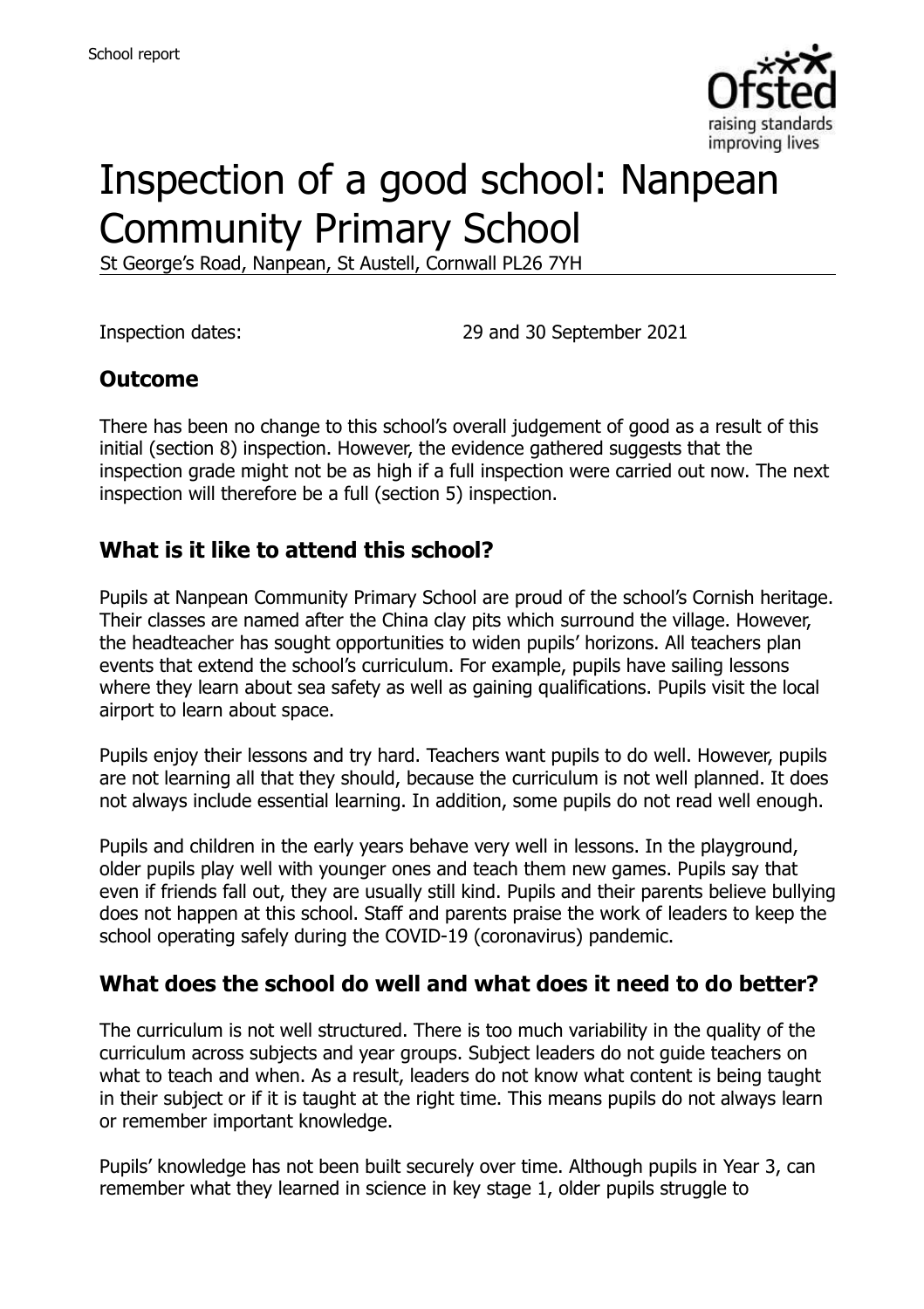

remember essential knowledge, such as how plants disperse seeds and how sound is produced through vibration. Pupils' knowledge of how to work scientifically is not well planned.

The school has recently introduced a more rigorous approach to teaching phonics. Staff teach phonics accurately. Children in the early years and pupils in key stage 1 get off to a good start in learning to read. Pupils' books are well matched to their abilities. In all classes pupils are introduced to high-quality children's literature. In the early years, children are learning about the world through reading 'Everywhere Bear'. Pupils across the school regularly read books from the library.

However, in key stage 2 the reading programme is less effective. A high proportion of pupils do not read well enough. Some of these are pupils with special educational needs and/or disabilities (SEND), some are disadvantaged. Teachers have not assessed reading precisely enough to identify the help pupils need. The extra help they do have is not well matched to what they need to learn next, so they are not catching up quickly enough.

Many children start school with weak language development. Leaders have introduced strategies, such as the 'word of the week', to improve pupils' vocabulary. However, this approach is not having the impact leaders intend. In English and science, pupils do not have a secure knowledge of subject vocabulary. Teachers do not take this into account sufficiently when they plan their teaching. In lessons, they do not check pupils' understanding well enough. Pupils then struggle to start or complete their tasks.

The curriculum for mathematics is well planned. From the early years to Year 6, teachers explain the subject clearly. Children in the early years already have age-appropriate knowledge of number and shape. Pupils, including those with SEND, are gaining mathematical knowledge securely.

The school helps pupils to understand and respect different cultures and lifestyles. Pupils learn about how decisions they make will influence their future careers. Older pupils take their responsibilities as prefects seriously. The SMART school council is ensuring that, as one pupil said, 'Everyone has a voice.' Pupils compete in sport. Clubs help them develop new hobbies and interests.

The headteacher is well supported by staff to make improvements. Staff morale is high. Recent changes to assessment practice have reduced teachers' workload.

In discussion with the headteacher, the inspector agreed that the structure and leadership of the curriculum, reading and the development of pupils' vocabulary may usefully serve as a focus for the next inspection.

# **Safeguarding**

The arrangements for safeguarding are effective.

Staff have had extensive training in safeguarding. They are aware of possible threats to pupils' safety and well-being. They are quick to spot when a pupil may be at risk. Staff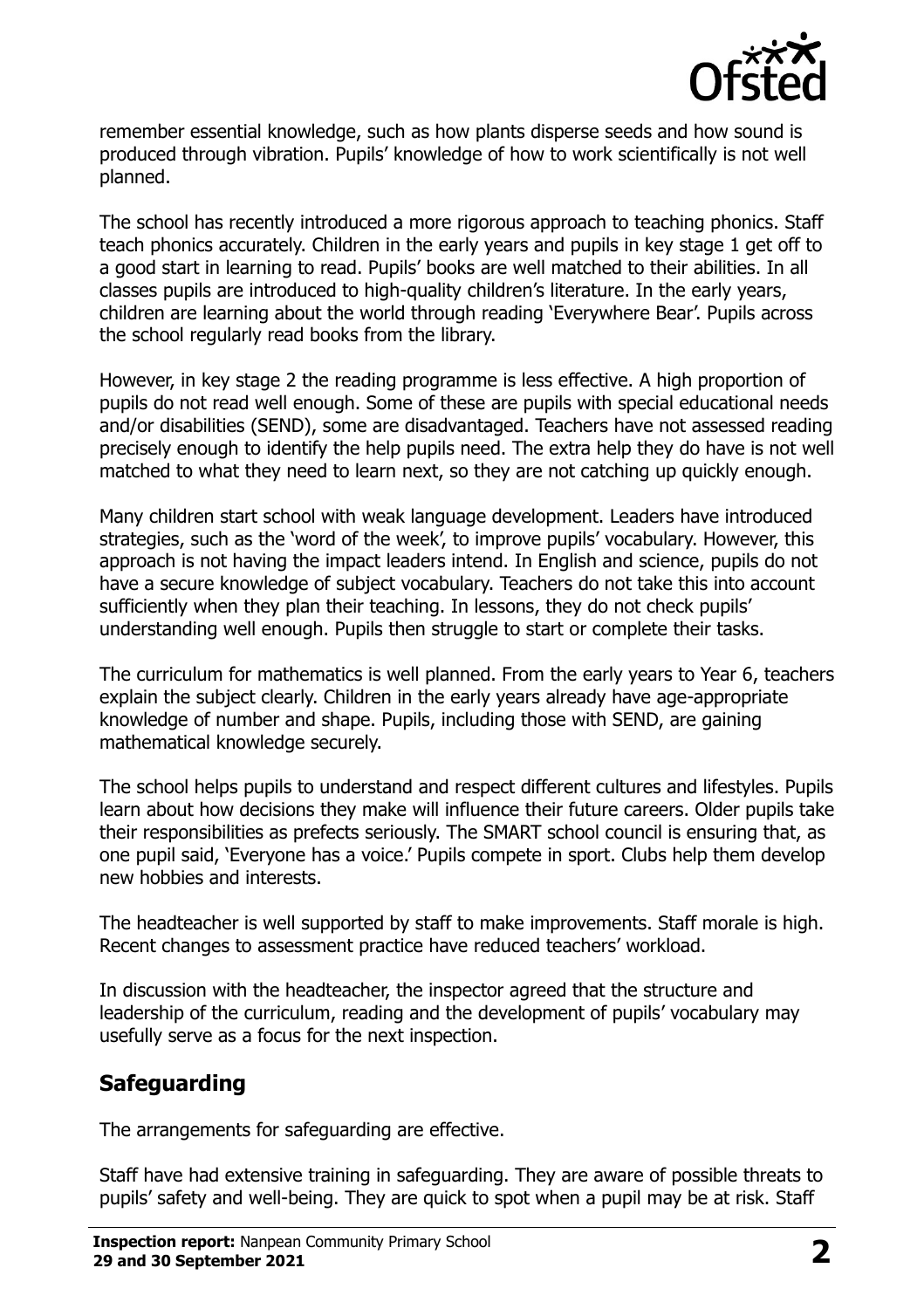

are confident to refer concerns using the school's online system. Records of concerns and the actions taken by leaders are detailed and well kept. The headteacher works closely with other agencies and seeks help promptly for pupils and families. Pupils feel safe in school.

Governors regularly check that safeguarding procedures are fit for purpose. The school ensures that all adults who work with pupils are safe to do so.

# **What does the school need to do to improve?**

# **(Information for the school and appropriate authority)**

- Subject leaders have not developed a structured and well-sequenced curriculum. Consequently, teachers are not clear about what they should be teaching and when, particularly in science and the foundation subjects. Subject leaders do not have clear oversight of their subject. As a result, pupils have gaps in their knowledge. Leaders need to support subject leaders to develop a better understanding of curriculum. This will help them to lead staff effectively to bring about improvements in the quality of education.
- A high proportion of pupils in key stage 2 do not have the reading fluency needed to follow the curriculum. Teachers do not check sufficiently that pupils can read and understand the content of the tasks and resources they give them. Pupils then struggle to begin or complete their work. Many of these pupils are disadvantaged and/or are pupils with SEND. Teachers should assess and teach more precisely what pupils need to learn next so that pupils catch up quickly.
- Leaders have identified that limitations in pupils' vocabulary are holding pupils back from gaining the knowledge they need in many subjects. Current strategies to improve vocabulary are too limited. Leaders need to develop a systematic approach to developing pupils' vocabulary. This will help pupils to understand subject-specific vocabulary and written instructions in the tasks they are given.

# **Background**

When we have judged a school to be good, we will then normally go into the school about once every four years to confirm that the school remains good. This is called a section 8 inspection of a good or outstanding school, because it is carried out under section 8 of the Education Act 2005. We do not give graded judgements on a section 8 inspection. However, if we find evidence that a school would now receive a higher or lower grade, then the next inspection will be a section 5 inspection. Usually this is within one to two years of the date of the section 8 inspection. If we have serious concerns about safeguarding, behaviour or the quality of education, we will deem the section 8 inspection as a section 5 inspection immediately.

This is the first section 8 inspection since we judged the school to be good on 17 and 18 May 2016.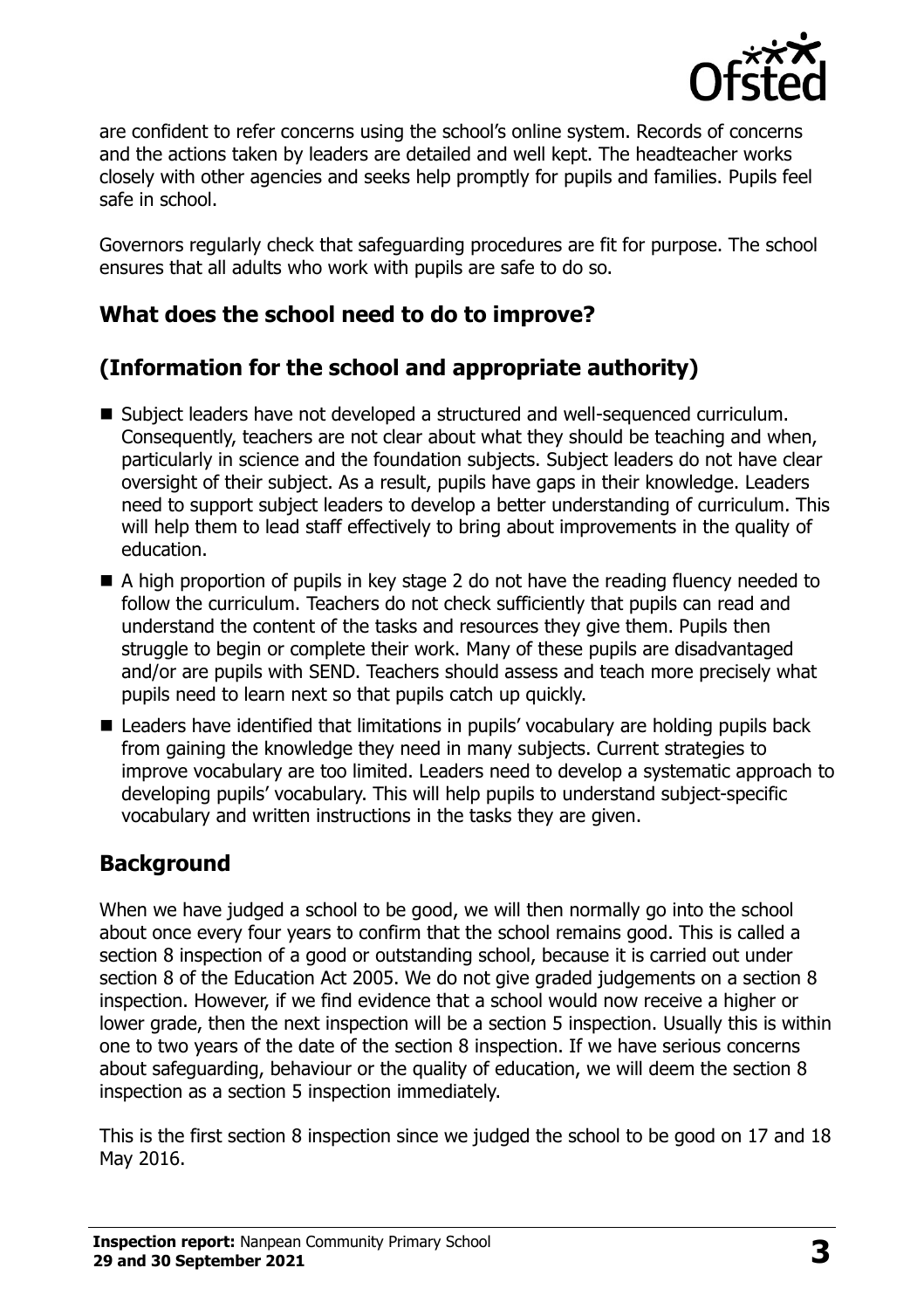

#### **How can I feed back my views?**

You can use [Ofsted Parent View](https://parentview.ofsted.gov.uk/) to give Ofsted your opinion on your child's school, or to find out what other parents and carers think. We use information from Ofsted Parent View when deciding which schools to inspect, when to inspect them and as part of their inspection.

The Department for Education has further [guidance](http://www.gov.uk/complain-about-school) on how to complain about a school.

If you are the school and you are not happy with the inspection or the report, you can [complain to Ofsted.](https://www.gov.uk/complain-ofsted-report)

#### **Further information**

You can search for [published performance information](http://www.compare-school-performance.service.gov.uk/) about the school.

In the report, '[disadvantaged pupils](http://www.gov.uk/guidance/pupil-premium-information-for-schools-and-alternative-provision-settings)' refers to those pupils who attract government pupil premium funding: pupils claiming free school meals at any point in the last six years and pupils in care or who left care through adoption or another formal route.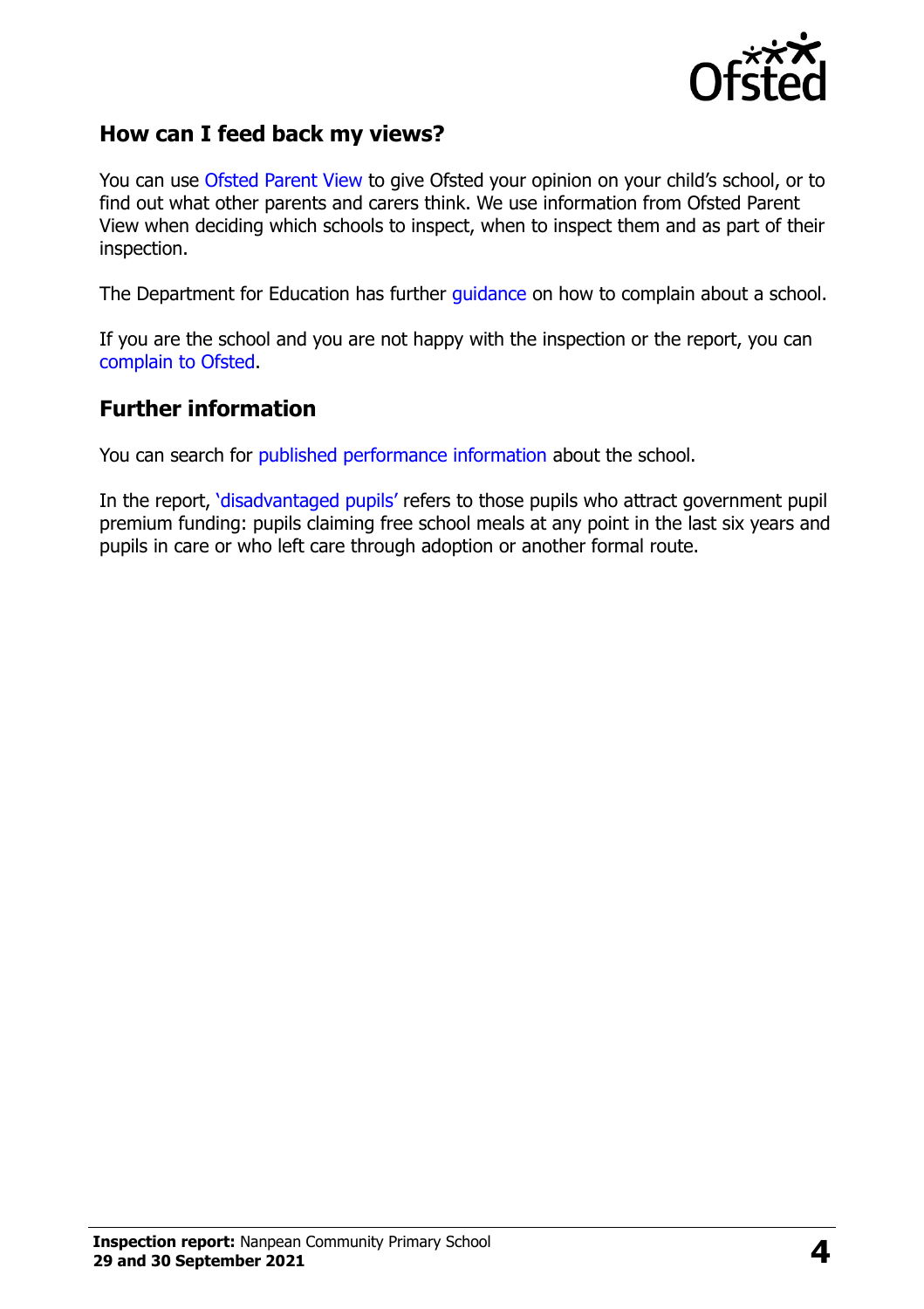

### **School details**

| Unique reference number             | 111899                                                                  |
|-------------------------------------|-------------------------------------------------------------------------|
| <b>Local authority</b>              | Cornwall                                                                |
| <b>Inspection number</b>            | 10199771                                                                |
| <b>Type of school</b>               | Primary                                                                 |
| <b>School category</b>              | Community                                                               |
| Age range of pupils                 | 4 to 11                                                                 |
| <b>Gender of pupils</b>             | Mixed                                                                   |
| Number of pupils on the school roll | 156                                                                     |
| <b>Appropriate authority</b>        | The governing body                                                      |
| <b>Chair of governing body</b>      | Lee Watts                                                               |
| <b>Headteacher</b>                  | <b>Matthew Nicholls</b>                                                 |
| Website                             | www.nanpean.cornwall.sch.uk                                             |
| Dates of previous inspection        | 17 and 18 May 2016, under section 5 of the<br><b>Education Act 2005</b> |

# **Information about this school**

- The headteacher joined the school in 2019.
- The proportion of pupils with special educational needs is higher than at the previous inspection. It is double the national average.

# **Information about this inspection**

- This was the first routine inspection the school received since the COVID 19 (coronavirus) pandemic began. Inspectors discussed the impact of the pandemic with school leaders and have taken that into account in their evaluation.
- The inspector met with the headteacher and other members of the senior leadership team, including the special education needs coordinator and subject leaders. The inspector met with members of the local governing body. She held a telephone conversation with a representative from the local authority.
- The inspector did deep dives in these subjects: reading, science and mathematics. For each deep dive, she met with subject leaders, looked at curriculum plans, visited a sample of lessons and spoke to teachers. The inspector spoke to pupils about their learning and looked at samples of pupils' work.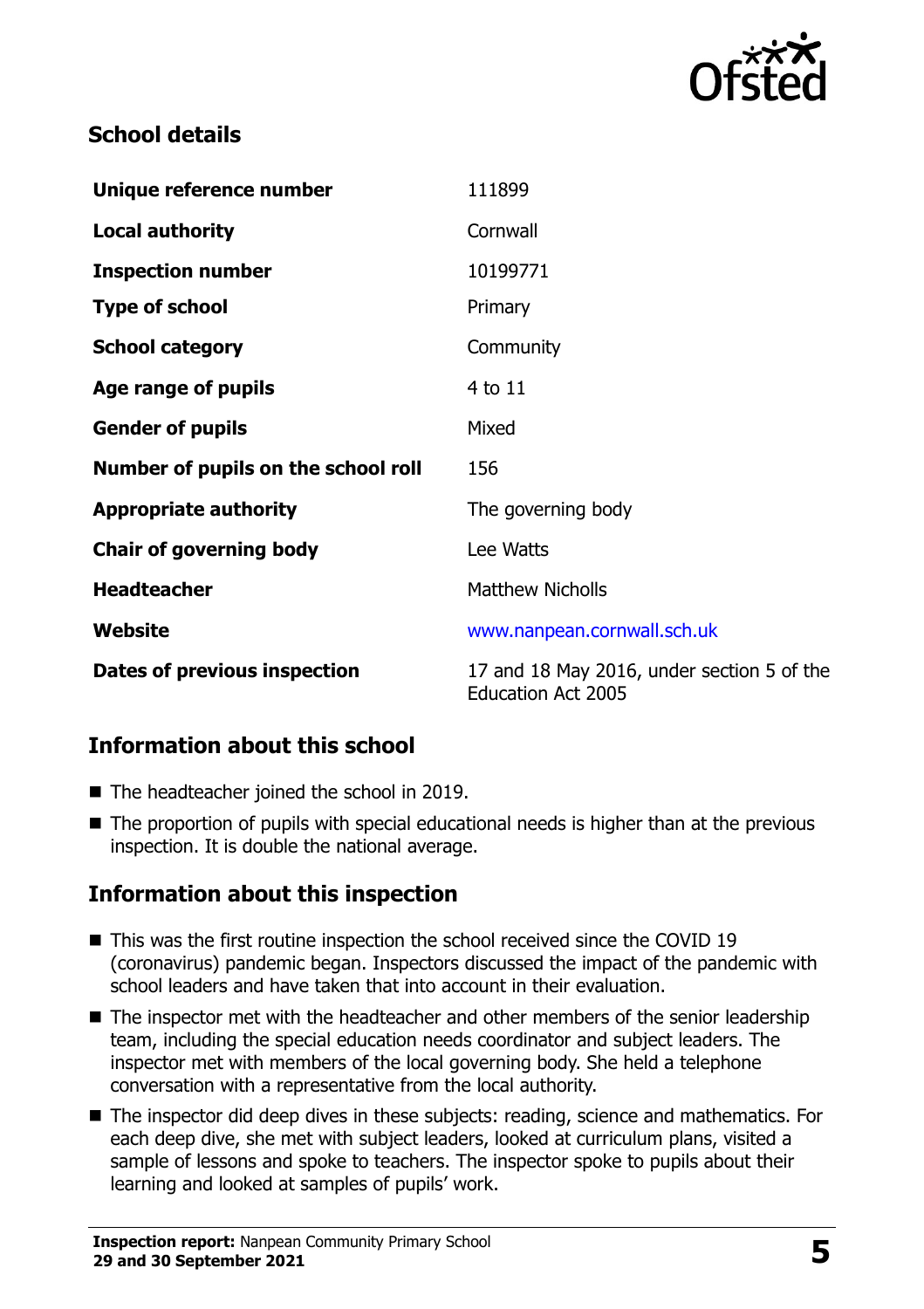

- The inspector looked at the school's curriculum plans and spoke to leaders about other subjects, particularly history.
- The inspector reviewed the safeguarding arrangements for the school. She held discussions with leaders, governors and staff. She reviewed documentation, including policies and records of training. The inspector asked pupils for their views of behaviour and bullying. She observed behaviour at lunchtime.
- The inspector considered the responses to Ofsted's online survey, Parent View, and the views of staff and pupils in Ofsted's online surveys.

#### **Inspection team**

Wendy Marriott, lead inspector **Ofsted Inspector**